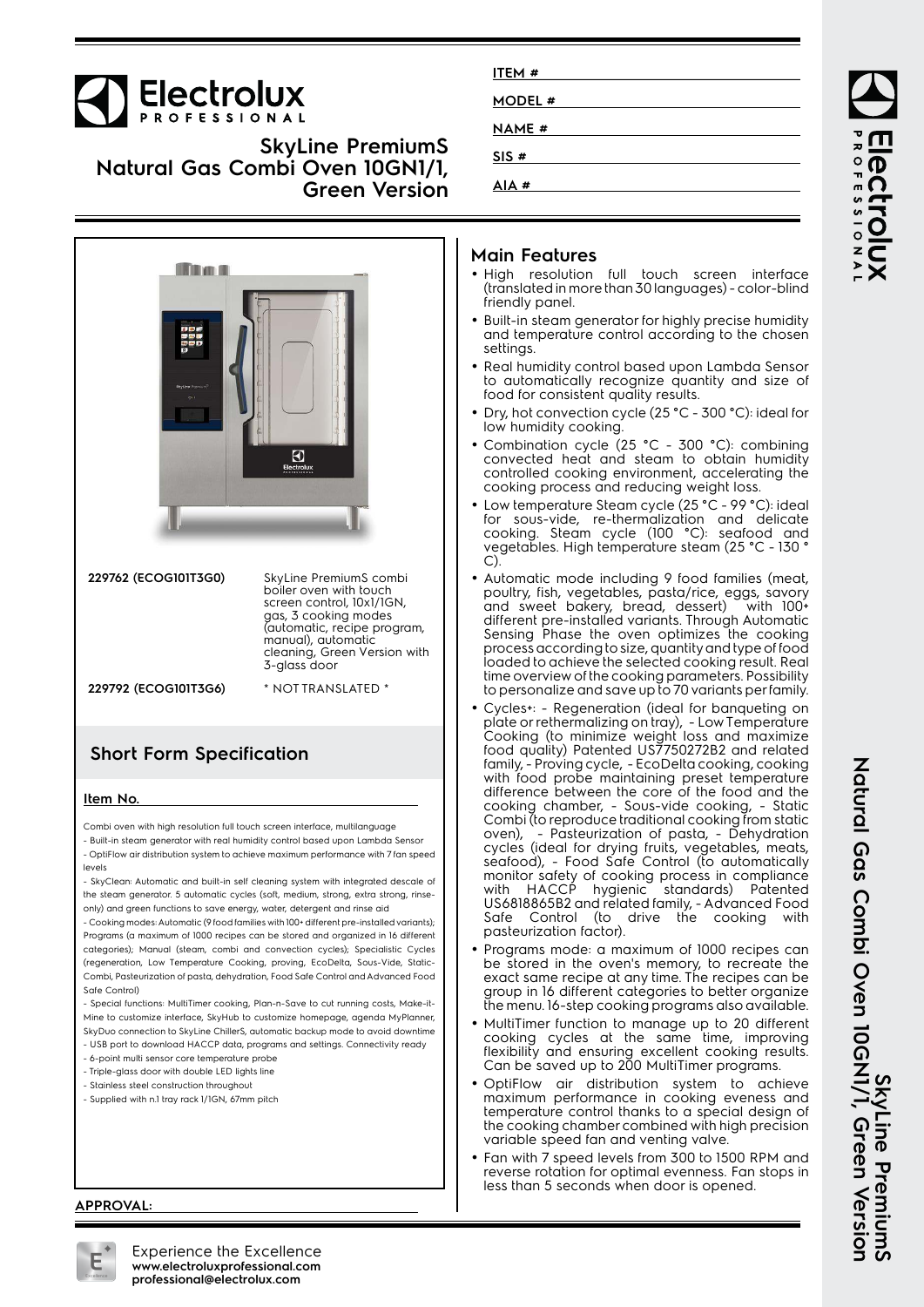

#### • 6-point multi sensor core temperature probe for maximum precision and food safety.

- Pictures upload for full customization of cooking cycles.
- Automatic fast cool down and pre-heat function.
- Reduced power function for customized slow cooking cycles.
- SkyClean: Automatic and built-in self cleaning system with integrated descale of the steam generator. 5 automatic cycles (soft, medium, strong, extra strong, rinse-only) and green functions to save energy, water, detergent and rinse aid. Also programmable with delayed start.
- Different chemical options available: solid (phosphate-free), liquid (requires optional accessory).
- Plan-n-Save function organizes the cooking sequence of the chosen cycles optimizing the work in the kitchen from a time and energy efficiency point of view.
- Make-it-mine feature to allow full personalization or locking of the user interface.
- • SkyHub lets the user group the favorite functions in the homepage for immediate access.
- MyPlanner works as an agenda where the user can plan the daily work and receive personalized alerts for each task.
- With SkyDuo the Oven and the Blast Chiller are connected to each other and communicate in order to guide the user through the cook&chill process optimizing time and efficiency (requires optional accessory).
- GreaseOut: predisposed for integrated grease drain and collection for safer operation (dedicated base as optional accessory).
- USB port to download HACCP data, share cooking programs and configurations. USB port also allows to plugin sous-vide probe (optional accessory).
- Connectivity ready for real time access to connected appliances from remote and HACCP monitoring (requires optional accessory).
- Trainings and guidances supporting materials easily accessible by scanning QR-Code with any mobile device.
- Back-up mode with self-diagnosis is automatically activated if a failure occurs to avoid downtime.
- Automatic consumption visualization at the end of the cycle.
- [NOT TRANSLATED]
- [NOT TRANSLATED]
- Energy Star 2.0 certified product.

#### **Construction**

- Human centered design with 4-star certification for ergonomics and usability.
- Wing-shaped handle with ergonomic design and hands-free opening with the elbow, making managing trays simpler (Registered Design at EPO).
- Triple thermo-glazed door with 2 hinged inside panels for easy cleaning and double LED lights line.
- • Seamless hygienic internal chamber with all rounded corners for easy cleaning.
- 304 AISI stainless steel construction throughout.
- Front access to control board for easy service.
- Integrated spray gun with automatic retracting system for fast rinsing.
- IPX 5 spray water protection certification for easy cleaning.
- Supplied with n.1 tray rack 1/1 GN, 67 mm pitch.

### **Optional Accessories**

• Water softener with cartridge and flow PNC 920003 ❑ meter (high steam usage)

## **SkyLine PremiumS Natural Gas Combi Oven 10GN1/1, Green Version**

| $\bullet\,$ Water softener with salt for ovens with<br>automatic regeneration of resin                                        | PNC 921305        | ❏ |
|-------------------------------------------------------------------------------------------------------------------------------|-------------------|---|
| • Wheel kit for 6 $&$ 10 GN 1/1 and 2/1 GN<br>oven base (not for the disassembled<br>one)                                     | PNC 922003        | ❏ |
| · Pair of AISI 304 stainless steel grids,<br>GN 1/1                                                                           | PNC 922017        | ❏ |
| • Pair of grids for whole chicken (8 per<br>grid - 1,2kg each), GN 1/1                                                        | PNC 922036        | ❏ |
| · AISI 304 stainless steel grid, GN 1/1                                                                                       | <b>PNC 922062</b> | ❏ |
| • Grid for whole chicken (4 per grid -<br>1,2kg each), GN 1/2                                                                 | <b>PNC 922086</b> | ◻ |
| • External side spray unit (needs to be<br>mounted outside and includes support<br>to be mounted on the oven)                 | <b>PNC 922171</b> | ❏ |
| • Baking tray for 5 baguettes in<br>perforated aluminum with silicon<br>coating, 400x600x38mm                                 | <b>PNC 922189</b> | ❏ |
| · Baking tray with 4 edges in perforated<br>aluminum, 400x600x20mm                                                            | PNC 922190        | ❏ |
| • Baking tray with 4 edges in aluminum,<br>400x600x20mm                                                                       | <b>PNC 922191</b> | ❏ |
| • Pair of frying baskets                                                                                                      | <b>PNC 922239</b> | ❏ |
| · AISI 304 stainless steel bakery/pastry<br>grid 400x600mm                                                                    | <b>PNC 922264</b> | ◻ |
| • Double-step door opening kit                                                                                                | <b>PNC 922265</b> | ❏ |
| · Grid for whole chicken (8 per grid -<br>1,2kg each), GN 1/1                                                                 | <b>PNC 922266</b> | ◻ |
| • USB probe for sous-vide cooking                                                                                             | <b>PNC 922281</b> | ❏ |
| • Grease collection tray, GN 1/1, H=100<br>mm                                                                                 | PNC 922321        | ❏ |
| • Kit universal skewer rack and 4 long<br>skewers for Lenghtwise ovens                                                        | PNC 922324        | ❏ |
| $\bullet\,$ Universal skewer rack                                                                                             | PNC 922326        | ❏ |
| • 4 long skewers                                                                                                              | <b>PNC 922327</b> | ◻ |
| • Multipurpose hook                                                                                                           | <b>PNC 922348</b> | ❏ |
| • 4 flanged feet for 6 $\&$ 10 GN, 2",<br>100-130mm                                                                           | PNC 922351        | ❏ |
| • Grid for whole duck (8 per grid - 1,8kg<br>each), GN 1/1                                                                    | PNC 922362        | ❏ |
| • Thermal cover for 10 GN 1/1 oven and<br>blast chiller freezer                                                               | PNC 922364        | ❏ |
| • Tray support for 6 & 10 GN 1/1<br>disassembled open base                                                                    | PNC 922382        | ❏ |
| • Wall mounted detergent tank holder                                                                                          | PNC 922386        | ❏ |
| · - NOT TRANSLATED -                                                                                                          | PNC 922390        | ❏ |
| • Tray rack with wheels, 10 GN 1/1, 65mm<br>pitch (included)                                                                  | <b>PNC 922601</b> | ◻ |
| • Tray rack with wheels 8 GN 1/1, 80mm<br>pitch                                                                               | PNC 922602        | ❏ |
| • Bakery/pastry tray rack with wheels<br>400x600mm for 10 GN 1/1 oven and<br>blast chiller freezer, 80mm pitch (8<br>runners) | PNC 922608        | ❏ |
| • Slide-in rack with handle for 6 & 10 GN<br>1/1 oven                                                                         | <b>PNC 922610</b> | ❏ |
| • Open base with tray support for 6 & 10<br>GN 1/1 oven                                                                       | PNC 922612        | ❏ |
| • Cupboard base with tray support for 6<br>& 10 GN 1/1 oven                                                                   | PNC 922614        | ❏ |
| • Hot cupboard base with tray support<br>for 6 & 10 GN 1/1 oven holding GN 1/1                                                | <b>PNC 922615</b> | ❏ |





or400x600mm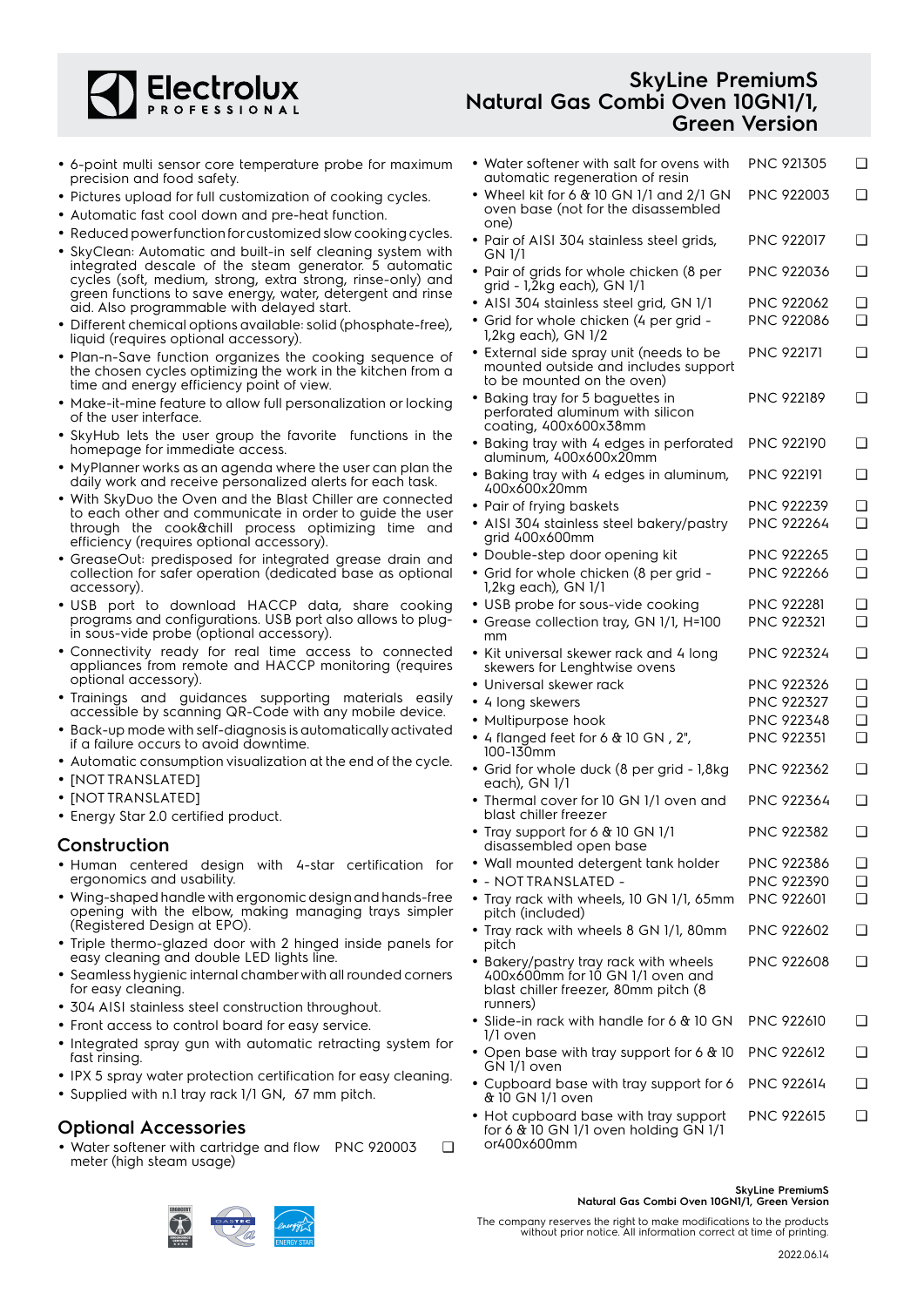## Electrolux

| <b>SkyLine PremiumS</b>         |
|---------------------------------|
| Natural Gas Combi Oven 10GN1/1, |
| <b>Green Version</b>            |

| • External connection kit for detergent<br>and rinse aid                                                                           | PNC 922618        | ❏ |
|------------------------------------------------------------------------------------------------------------------------------------|-------------------|---|
| · Grease collection kit for GN 1/1-2/1<br>cupboard base (trolley with 2 tanks,<br>open/close device and drain)                     | PNC 922619        | ❏ |
| • Stacking kit for gas 6 GN 1/1 oven<br>placed on gas 10 GN 1/1 oven                                                               | PNC 922623        | ❏ |
| • Trolley for slide-in rack for 6 & 10 GN 1/1<br>oven and blast chiller freezer                                                    | <b>PNC 922626</b> | ❏ |
| • Trolley for mobile rack for 6 GN 1/1 on 6<br>or 10 GN 1/1 ovens                                                                  | <b>PNC 922630</b> | ❏ |
| • Stainless steel drain kit for 6 & 10 GN<br>oven, dia=50mm                                                                        | <b>PNC 922636</b> | ❏ |
| • Plastic drain kit for 6 & 10 GN oven,<br>dia=50mm                                                                                | PNC 922637        | ❏ |
| • Grease collection kit for open base (2)<br>tanks, open/close device and drain)                                                   | <b>PNC 922639</b> | ❏ |
| • Wall support for 10 GN 1/1 oven                                                                                                  | PNC 922645        | ❏ |
| • Banquet rack with wheels holding 30<br>plates for 10 GN 1/1 oven and blast<br>chiller freezer, 65mm pitch                        | PNC 922648        | ∩ |
| • Banguet rack with wheels holding 23<br>plates for 10 GN 1/1 oven and blast<br>chiller freezer, 85mm pitch                        | PNC 922649        | ❏ |
| • Dehydration tray, GN 1/1, H=20mm                                                                                                 | PNC 922651        | ◻ |
| • Flat dehydration tray, GN 1/1                                                                                                    | <b>PNC 922652</b> | ❏ |
| • Open base for 6 & 10 GN 1/1 oven,                                                                                                | <b>PNC 922653</b> | ◻ |
| disassembled                                                                                                                       | PNC 922656        | ❏ |
| • Bakery/pastry rack kit for 10 GN 1/1<br>oven with 8 racks 400x600mm and<br>80mm pitch                                            |                   |   |
| • Stacking kit for gas 6 GN 1/1 oven<br>placed on 7kg and 15kg crosswise blast<br>chiller freezer                                  | PNC 922657        | ❏ |
| • Heat shield for stacked ovens 6 GN 1/1<br>on 10 GN 1/1                                                                           | PNC 922661        | ❏ |
| • Heat shield for 10 GN 1/1 oven                                                                                                   | PNC 922663        | ❏ |
| • Kit to convert from natural gas to LPG                                                                                           | PNC 922670        | ❏ |
| Kit to convert from LPG to natural gas                                                                                             | PNC 922671        | ❏ |
| • Flue condenser for gas oven                                                                                                      | <b>PNC 922678</b> | ◻ |
| • Fixed tray rack for 10 GN 1/1 and<br>400x600mm grids                                                                             | <b>PNC 922685</b> | ◻ |
| $\bullet\,$ Kit to fix oven to the wall                                                                                            | PNC 922687        | ❏ |
| Tray support for 6 & 10 GN 1/1 open<br>base                                                                                        | PNC 922690        | ❏ |
| • 4 adjustable feet with black cover for 6 PNC 922693<br>& 10 GN ovens, 100-115mm                                                  |                   | □ |
| • Reinforced tray rack with wheels, lowest PNC 922694<br>support dedicated to a grease<br>collection tray for 10 GN 1/1 oven, 64mm |                   | ❏ |
| pitch                                                                                                                              |                   |   |
| • Detergent tank holder for open base                                                                                              | PNC 922699        | ❏ |
| • Bakery/pastry runners 400x600mm for<br>6 & 10 GN 1/1 oven base                                                                   | PNC 922702        | ∩ |
| • Wheels for stacked ovens                                                                                                         | PNC 922704        | ◻ |
| • Spit for lamb or suckling pig (up to<br>12kg) for GN 1/1 ovens                                                                   | PNC 922709        | ∩ |
| • Mesh grilling grid                                                                                                               | PNC 922713        | ❏ |
| • Probe holder for liquids                                                                                                         | <b>PNC 922714</b> | ❏ |
| $\bullet$ Exhaust hood with fan for 6 & 10 GN 1/1                                                                                  | <b>PNC 922728</b> | ◻ |
| ovens                                                                                                                              |                   | ❏ |
| • Exhaust hood with fan for stacking 6+6<br>or 6+10 GN 1/1 ovens                                                                   | <b>PNC 922732</b> |   |

| • Exhaust hood without fan for 6&10<br>1/1GN ovens                       | <b>PNC 922733</b> | ∩ |
|--------------------------------------------------------------------------|-------------------|---|
| • Exhaust hood without fan for stacking<br>6+6 or 6+10 GN 1/1 ovens      | <b>PNC 922737</b> | ∩ |
| • Fixed tray rack, 8 GN 1/1, 85mm pitch                                  | <b>PNC 922741</b> | ∩ |
| · Fixed tray rack, 8 GN 2/1, 85mm pitch                                  | <b>PNC 922742</b> | ∩ |
| • 4 high adjustable feet for 6 & 10 GN<br>ovens, 230-290mm               | <b>PNC 922745</b> | ∩ |
| • Tray for traditional static cooking,<br>$H=100$ mm                     | <b>PNC 922746</b> | ∩ |
| · Double-face griddle, one side ribbed<br>and one side smooth, 400x600mm | <b>PNC 922747</b> | ∩ |
| · - NOTTRANSLATED -                                                      | <b>PNC 922752</b> | ∩ |
| $\bullet$ - NOTTRANSLATED -                                              | <b>PNC 922773</b> | ∩ |
| $\bullet$ - NOTTRANSLATED -                                              | <b>PNC 922776</b> | ∩ |
| • Non-stick universal pan, GN 1/1,<br>$H = 20$ mm                        | <b>PNC 925000</b> | ∩ |
| • Non-stick universal pan, GN 1/1,<br>$H = 40$ mm                        | <b>PNC 925001</b> | ∩ |
| • Non-stick universal pan, GN 1/1,<br>$H = 60$ mm                        | <b>PNC 925002</b> | ∩ |
| · Double-face griddle, one side ribbed<br>and one side smooth, GN 1/1    | <b>PNC 925003</b> | ∩ |
| · Aluminum grill, GN 1/1                                                 | PNC 925004        | □ |
| • Frying pan for 8 eggs, pancakes,<br>hamburgers, GN 1/1                 | <b>PNC 925005</b> | ∩ |
| • Flat baking tray with 2 edges, GN 1/1                                  | <b>PNC 925006</b> | ∩ |
| · Baking tray for 4 baguettes, GN 1/1                                    | PNC 925007        | ∩ |
| • Potato baker for 28 potatoes, GN 1/1                                   | <b>PNC 925008</b> | ∩ |
| • Non-stick universal pan, GN 1/2,<br>$H = 20$ mm                        | PNC 925009        | ∩ |
| • Non-stick universal pan, GN 1/2,<br>$H = 40$ mm                        | <b>PNC 925010</b> | □ |
| • Non-stick universal pan, GN 1/2,<br>$H = 60$ mm                        | <b>PNC 925011</b> | □ |
| • Compatibility kit for installation on<br>previous base GN 1/1          | <b>PNC 930217</b> | □ |



The company reserves the right to make modifications to the products without prior notice. All information correct at time of printing.